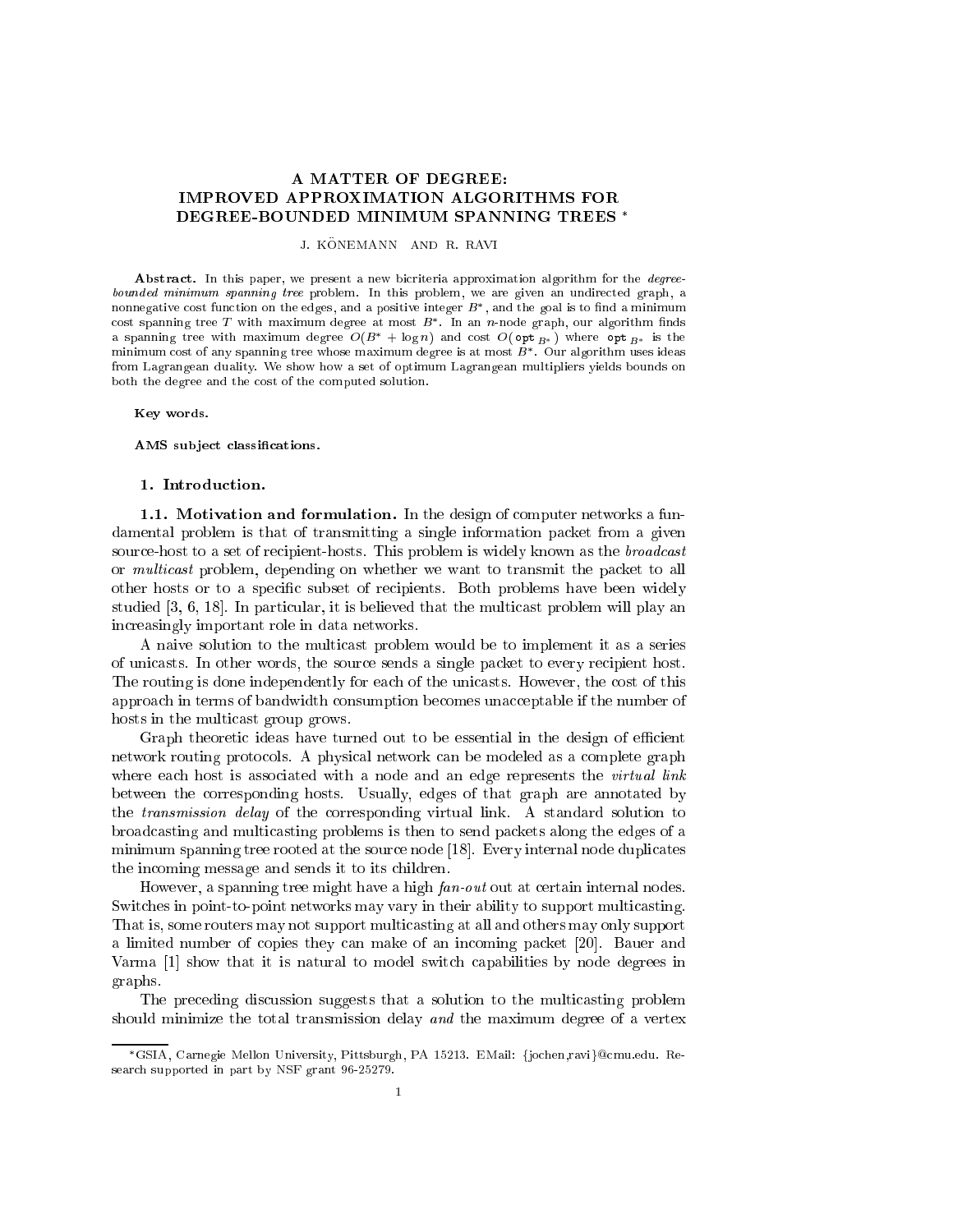## 2 J. Konemann and R. Ravi

in the computed solution. Traditional approaches for this kind of *bicriteria* problem often ompute the minimumost solution under a linear ombination of the two ost measures  $[14, 17]$ . However, in the case of very disparate objectives these techniques usually do not produ
e useful solutions.

In this paper, we address a natural budgeted version of the *degree-bounded minimum spanning tree problem* (BMST). Here, we are given an undirected graph  $G =$  $(V, E)$ , a cost function  $c: E \to \mathbb{R}^+$  and a positive integer  $B \geq 2$  . We would like to find a spanning tree  $T$  of maximum vertex degree at most  $B$  and minimum cost. This formulation was first introduced in  $[17]$  and can be modeled by the following integer linear program.

$$
\mathsf{opt}_B = \min \quad \sum_{e \in E} c_e x_e \tag{IP}
$$

s.t 
$$
x(\delta(v)) \leq B \quad \forall v \in V
$$
  
\n $x \in \text{SP}_G$   
\n $x \text{ integer}$  (1.1)

Here,  $\delta(v)$  denotes the set of all edges of E that are incident to v and  $SP_G$  is the spanning tree polyhedron, that is, the convex hull of edge-incidence vectors of spanning trees of G. We note that complete descriptions of  $SP<sub>G</sub>$  are known in the literature  $([2, 4]).$ 

1.2. Previous work and our result. Ravi et al.  $[17]$  showed how to compute a spanning tree T of maximum degree  $O(B \log(\frac{1}{B}))$  and total cost at most  $O(\log n)$  opt<sub>B</sub>. They generalize their ideas to Steiner trees, generalized Steiner forests and the node-weighted ase.

Another result that is related to our work is given in a paper by Khuller, Raghavachari and Young  $[11]$ . The authors show how to compute a spanning tree of n points in the plane that has degree at most  $3(4)$  and cost at most  $1.5(1.25)$  that of a minimum-cost spanning tree (without any degree constraints).

While the approximation factor of  $O(\log n)$  on the cost of the solution cannot be improved substantially (via reductions from the set covering problem  $[12]$ ) in the node-weighted case, improvements for the edge-weighted case were left open in [17]. Our main result is su
h an improvement and is stated in the following theorem. We denote the degree of a node v in tree T by  $\delta_T(v)$ . Let the maximum node degree in a tree T be denoted by  $\Delta(T)$ .

THEOREM 1.1. There is a polynomial-time approximation algorithm that, given a graph  $G = (V, E)$ , a nonnegative cost function  $c : E \to \mathbb{R}$  , a constant  $B \geq 2$  and a parameter  $\omega > 0$ , computes a spanning tree T such that

1.  $\Delta(T) \leq (1 + \omega)bB^* + \log_b n$  for any arbitrary constant  $b > 1$ , and

 $\overline{\phantom{a}}$  ,  $\overline{\phantom{a}}$  ,  $\overline{\phantom{a}}$  ,  $\overline{\phantom{a}}$  ,  $\overline{\phantom{a}}$  ,  $\overline{\phantom{a}}$  ,  $\overline{\phantom{a}}$  ,  $\overline{\phantom{a}}$  ,  $\overline{\phantom{a}}$  ,  $\overline{\phantom{a}}$  ,  $\overline{\phantom{a}}$  ,  $\overline{\phantom{a}}$  ,  $\overline{\phantom{a}}$  ,  $\overline{\phantom{a}}$  ,  $\overline{\phantom{a}}$  ,  $\overline{\phantom{a}}$ 

For instance, choosing  $\omega = 1/2$  and  $b = 2$  would yield a tree with degree at most  $\mathsf{S}\mathsf{D}^-$  +  $\log_2 n$  and cost at most  $\mathsf{S}\mathsf{S}\mathsf{D}\mathsf{D}_{B^*}.$ 

1.3. Technique: Lagrangean Duality. Our algorithm builds on the Lagrangean dual of (IP) resulting from *dualizing* the degree constraints. We denote its value by optLD(B) .

$$
\mathsf{opt}_{LD(B)} = \max_{\lambda \ge 0} \min_{T \in \text{SP}_G} \left\{ c(T) + \sum_{v \in V} \lambda_v (\delta_T(v) - B) \right\}.
$$
 (LD(B))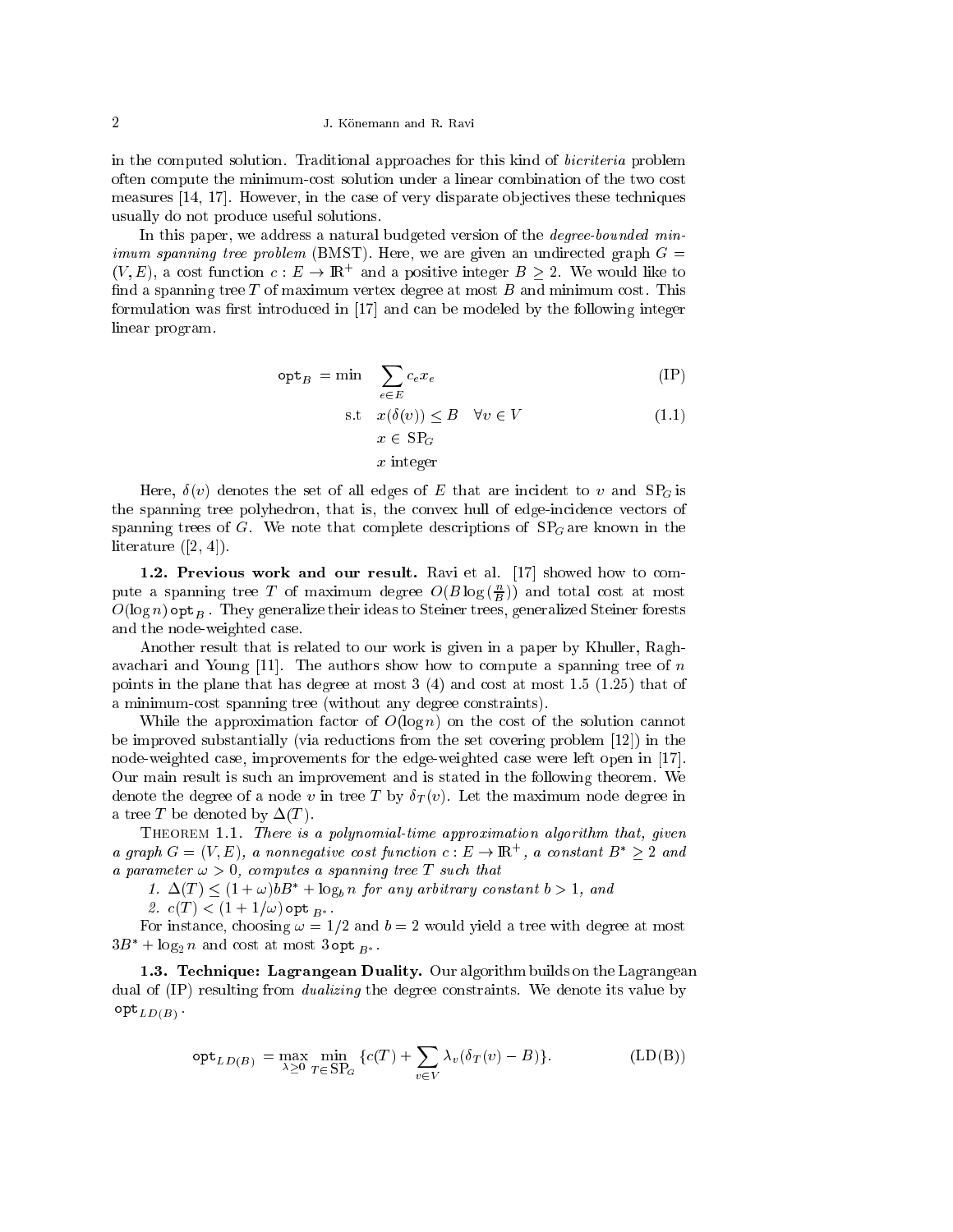For any fixed  $\lambda \geq 0$ , an optimum integral solution to (IP) is a feasible candidate for attaining the inner minimum above. Sin
e the maximum degree of su
h a solution is at most B and  $\alpha = 0,$  it follows that opt $\Gamma$  (DD(B) is a lower bound on opt $B$  .

PROPOSITION 1.2.  $[15]$  opt<sub>LD(B)</sub>  $\leq$  opt<sub>B</sub>

The interesting fact is that  $\mathsf{opt}_{LD(B)}$  can be computed in polynomial time [15]. The result is a vector  $\lambda^+$  of optimum Lagrangean multipliers on the nodes and a set of optimum trees  $\cup$  , an of which achieve the inner minimum for this set of multipliers. In other words, every tree  $I^- \in \mathcal{O}^+$  minimizes the following objective:

$$
c(T^{B})+\sum_{v\in V}\lambda_{v}^{B}(\delta_{T^{B}}(v)-B).
$$

Given  $\lambda^-$ , the task of midding a tree  $T$  that minimizes the above objective function is alled the Lagrangean subproblem of LD(B).

Using  $c^{\lambda^-}(uv) = c(uv) + \lambda_u^B + \lambda_v^B$  the last expression can be restated as

$$
c^{\lambda^B} (T^B) - B \sum_{v \in V} \lambda_v^B \tag{1.2}
$$

Notice that for a given  $\lambda^-$  and  $B$ , the second term is a constant. Hence, any minimum spanning tree of G under cost  $c^{x^-}$ , denoted by  $\text{MST}(G, c^{x^-})$ , is a solution for T.

An important feature of our algorithm is to relax the degree onstraints slightly from B to  $(1 + \omega)B$  for some fixed  $\omega > 0$  and show that there is a tree  $T \in \mathcal{O}^{(1+\omega)B}$ that satisfies the conditions of Theorem 1.1.

This paper is organized as follows: in Section 2 we review results on the related  $minimum-degree spanning tree problem.$  In particular, we present the fundamental ideas from  $[5, 7]$ . In Section 3, we state our algorithm. Finally, we give the analysis of our pro
edure in Se
tion 4.

2. Minimum Degree Spanning Trees. Related to the BMST problem is the problem of minimizing the maximum degree of a spanning tree in some graph <sup>G</sup> (MDST). This problem is  $\mathcal{NP}$ -hard since the *Hamiltonian path* problem is a special case. In fact, it is  $\mathcal{NP}$ -complete to decide for any  $k \geq 2$  whether G contains a spanning tree of maximum degree  $k$  [8].

Fürer and Raghavachari presented an approximation algorithm with an additive performance guarantee of one [7]: i.e., they describe a polynomial time algorithm that nnds a spanning tree tor $G$  such that  $\Delta(T) \leq \Delta^* +1$ , where  $\Delta^*$  denotes the minimum possible maximum degree over all spanning trees. In the same paper the authors also give a lo
al sear
h algorithm for the MDST problem. This approa
h yields a tree with maximum degree at most  $b\Delta^*$  +  $\log_b n$  for any constant  $b > 1$ . Later, Fischer noted that this procedure can be adapted to find a minimum-cost spanning tree of approximately minimum maximum degree in an edge-weighted graph [5].

The local search algorithms from [5, 7] play an important role in this paper. In this section we show a minor strengthening of these results that is crucial to the analysis of our algorithm.

**2.1.** A local improvement algorithm. In this section, we explain the basic ideas from the lo
al sear
h algorithm for the MDST problem. We state the algorithm since we use it later. The procedure starts with a spanning tree  $T$  and tries to improve it by swapping non-tree edges against tree edges.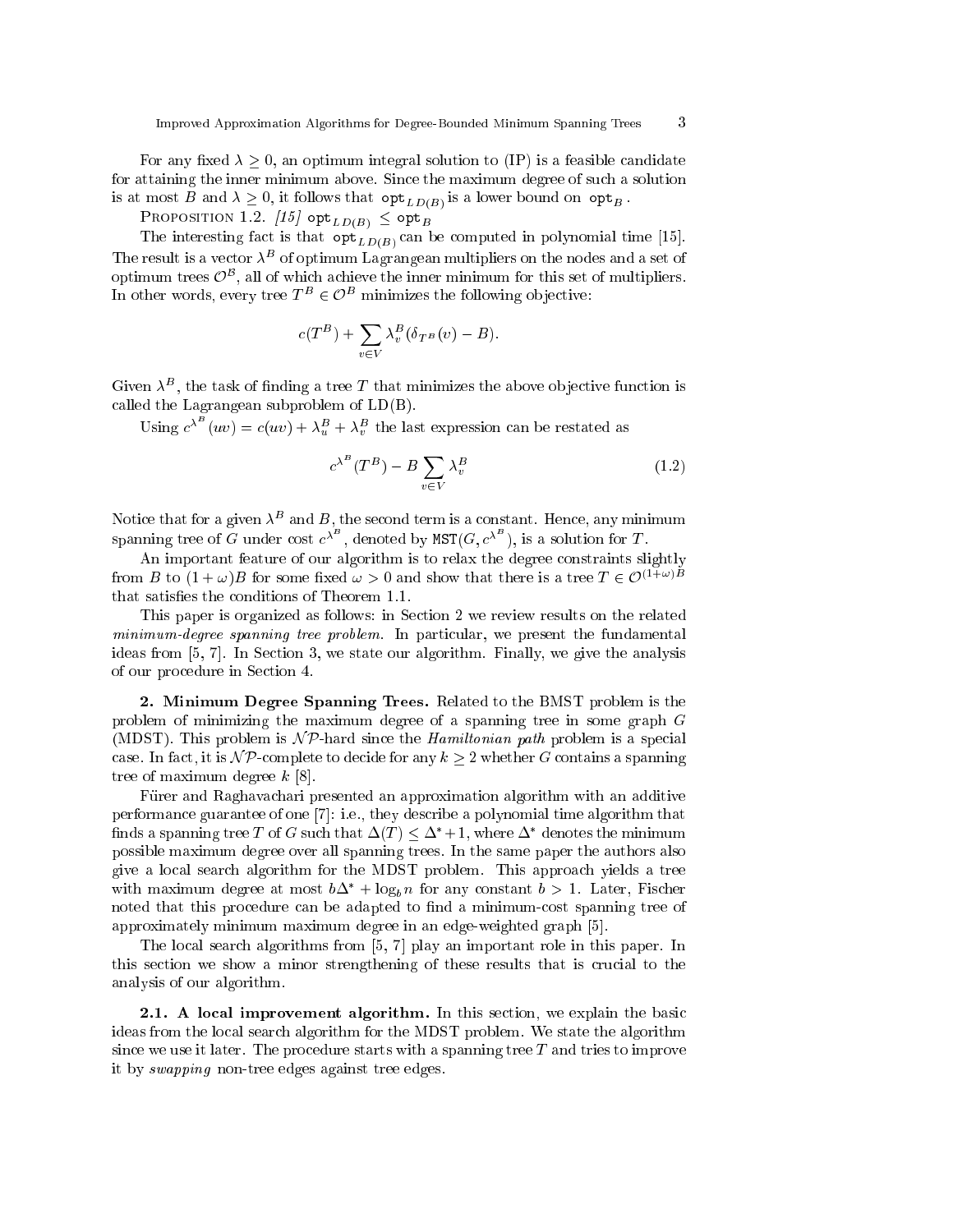DEFINITION 2.1. Given a tree T and a non-tree edge uv, let  $\mathcal{C}(uv)$  be the unique cycle in  $T \cup \{uv\}$  and let  $wz \in \mathcal{C}(e)$ . We call the swap  $\langle uv, wz \rangle$  an improvement for <sup>w</sup> if

$$
\max\{\delta_T(u), \delta_T(v)\} + 1 < \delta_T(w).
$$

If an edge swap  $\langle uv, wz \rangle$  is an improvement step for either w or z then the maximum degree of the nodes  $u, v, w$  and z decreases as a result of the swap; We call such a swap simply an improvement.

The algorithm in  $[7]$  performs improvement steps as long as possible. In fact, it is not hard to see that starting with an arbitrary tree, the number of possible improvements is finite. We end up with a locally optimal tree.

DEFINITION 2.2. A tree T is called locally optimal  $(LOT)$  if no vertex degree can be de
reased by applying an improvement swap.

Computing a locally optimal tree might be too ambitious a goal however. In fact, it is not known how to do this in polynomial time. However, the analysis in  $[7]$  shows that it is enough to compute a *pseudo-optimal* tree.

DEFINITION 2.3. A tree T of maximum degree  $\Delta(T)$  is called pseudo-optimal (POT) if for all vertices v with  $\Delta(T) - \lceil \log_h n \rceil \leq \delta_T(v) \leq \Delta(T)$ , no improvement step for v is applicable. Here b is an arbitrary constant bigger than one.

Fischer's adaptation [5] of the algorithm from [7] computes a minimum-cost spanning tree of approximately minimum maximum degree. To obtain his algorithm we have to make two small changes to the procedure from [7]. First, instead of starting with an arbitrary spanning tree, we start with a minimum-cost spanning tree. Second, an improvement step must be *cost neutral*. That is, for an improvement step  $\langle uv, wz \rangle$ to be applicable we must have  $c_{uv} = c_{wz}$ . Algorithm 1 states the procedure.

Algorithm 1 The algorithm PLocal computes a pseudo-optimal tree.

1: Given: graph  $G = (V, E)$  and cost function  $c : E \to \mathbb{R}^+$ 2:  $T \leftarrow \text{MST}(G, c)$ 3: while  $T$  is not pseudo optimal do 4: Identify cost neutral improvement  $\langle uv, wz \rangle$  $T \leftarrow T - wz + uv$  $5 -$ 6: end while

2.2. Analysis and running time. In what follows we highlight and strengthen the major ideas of the analysis from  $[5, 7]$ . The strengthening is due to Eva Tardos  $[19]$  and leads to a shorter and simpler proof of Lemma 4.5 than the one that appeared in the extended abstract  $[13]$ .

The fundamental underlying proof idea for the unweighted problem is based on an averaging argument that we present here. Let a set  $W \subseteq V$  be such that for a given graph  $G = (V, E)$ , the graph  $G[V - W]$  has t connected components. A spanning tree of  $G$  has to connect these  $t$  components and the nodes from  $W$ . We need exactly  $t + |W| - 1$  edges going between the nodes of W and the t connected components to accomplish this. Each of these edges must be incident to a node from  $W$ . Hence averaging yields a lower bound of  $(t+|W|-1)/|W|$  on the maximum degree  $\Delta$  for  $I$ .

PROPOSITION 2.4.  $[7]$  Let W be a set of size w whose removal splits G into t components. Then  $\Delta^*$  >  $\lceil \frac{w+t-1}{m} \rceil$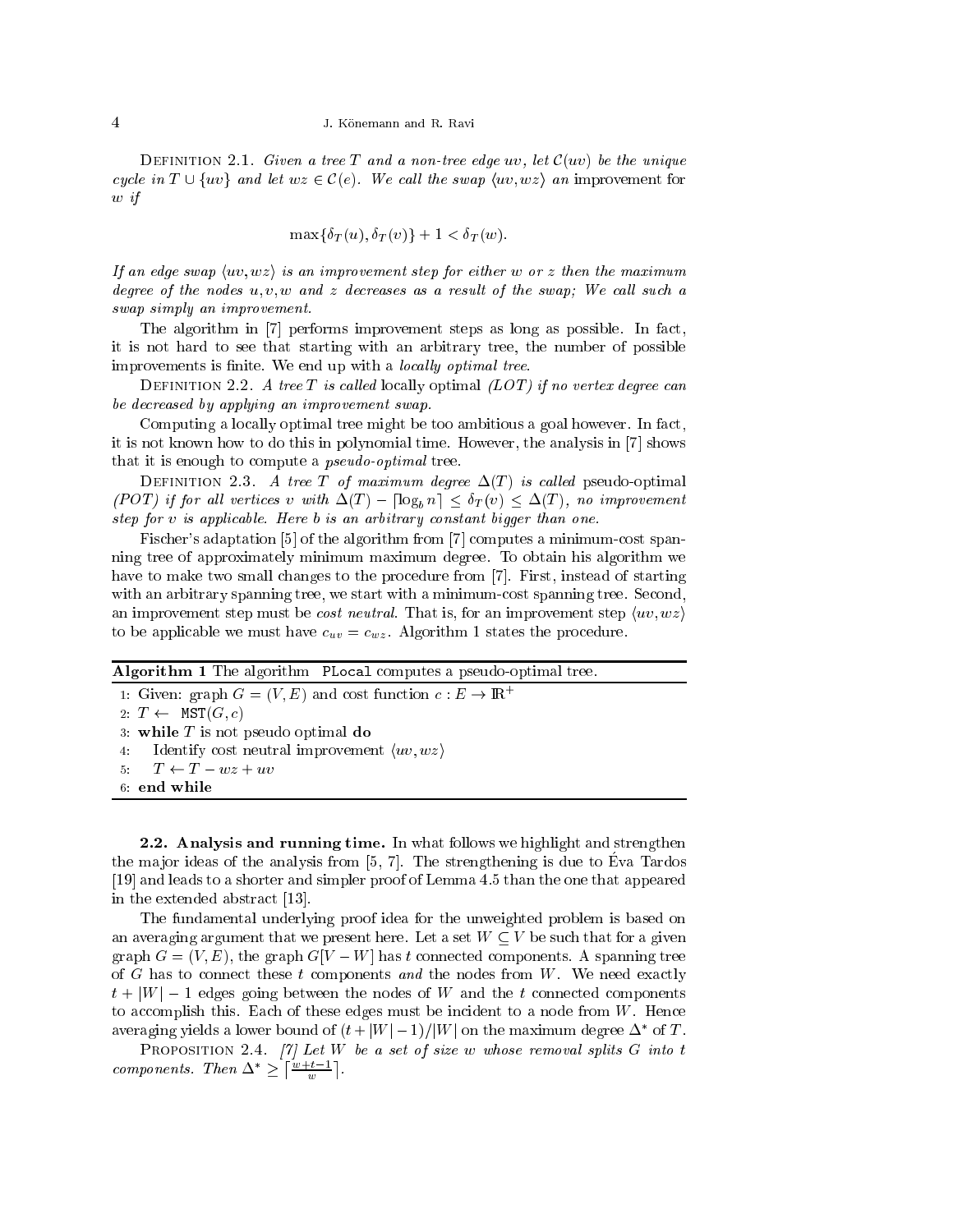We now turn to the weighted case, i.e. the minimum-degree minimum-cost spanning tree problem. The above mentioned strengthening of the results from  $[5]$  is based on the following definitions.

DEFINITION 2.5. Given an undirected graph  $G = (V, E)$  and a non-negative cost  $\emph{function}$  c on the eages, tet  $\cup$  be aennea as

$$
\mathcal{O}^c = \{T : T \text{ is an MST under cost } c\}.
$$

In the following we will be talking about onvex ombinations of spanning trees. Hen
e we introdu
e some further simplifying notation.

DEFINITION 2.6. Let  $T_c^{\alpha} = \sum_{T \in \mathcal{O}^c} \alpha_T T$  be a convex combination of minimumto the spanning trees of G with respect to their functions of the state of the state with  $\tau$  and  $\sum_{T \in \mathcal{O}^c} \alpha_T = 1$ . We denote the fractional degree of vertex v in  $T_c^{\alpha}$  by

$$
\delta_c^{\alpha}(v) = \sum_{T \in \mathcal{O}^c} \alpha_T \delta_T(v).
$$

Finally we define the minimum maximum degree of convex combinations of spanning trees.

DEFINITION 2.7. Given  $G = (V, E)$  and a non-negative cost function c on the eages, let  $\Delta_c$  aenote the minimum maximum aegree of any convex comvination of minimum-cost spanning trees, *i.e.* 

$$
\Delta_c^* = \min_{\text{convex comb. }\alpha} \quad \max_{v \in V} \delta_c^{\alpha}(v).
$$

The following easy proposition will be used in the later analysis.

PROPOSITION 2.8. [7] For any constant  $b > 1$  and a tree T, let  $S_d$  be the set of nodes that have degree at least  $d$  in  $T$ . Then, there is a

$$
d \in \{\Delta_T - \lceil \log_b n \rceil + 1, \dots, \Delta_T\}
$$

such that  $|S_{d-1}| \leq b|S_d|$ .

The main theorem is the following.

**THEOREM 2.9.** [5, 1] If I is a pseudo-optimal MST, then  $\Delta_T < 0 \Delta_c + |\log_b n|$  for any constant  $b > 1$ . Moreover, a pseudo-optimal MST can be computed in polynomial time.

*Proof.* Given a constant  $b > 1$ , choose d as in Proposition 2.8. That is, we have  $|S_{d-1}| \leq b|S_d|$ . Recall that  $S_d$  contains the nodes of degree at least d in the tree T.

Removing  $S_d$  from T leaves us with a forest F. Let  $\widehat{G}$  be obtained from G by contracting each connected component of  $F$ . It is now easy to see that every minimum-cost spanning tree of G contains a minimum-cost spanning tree of  $\tilde{G}$  (e.g., every edge added by Kruskal's algorithm for finding a minimum-cost spanning tree for  $G$  is feasible for a minimum-cost spanning tree of  $G$  if it were not contracted in the formation of  $G$ ).

Let  $(u, v) \in E - T$  be an edge that connects two components of F such that  $u, v \notin S_{d-1}$ , i.e. both u and v have degree at most  $d-2$ . We claim that such an edge cannot be included in any minimum spanning tree of  $G$ . To see that, let  $P_{u,v}^-$  be the edges of the unique  $u, v$ -path in T and let  $P^u_{u,v}$  be the subset of the edges of  $P^{\tau}_{u,v}$  that are in  $\widehat{G}$ .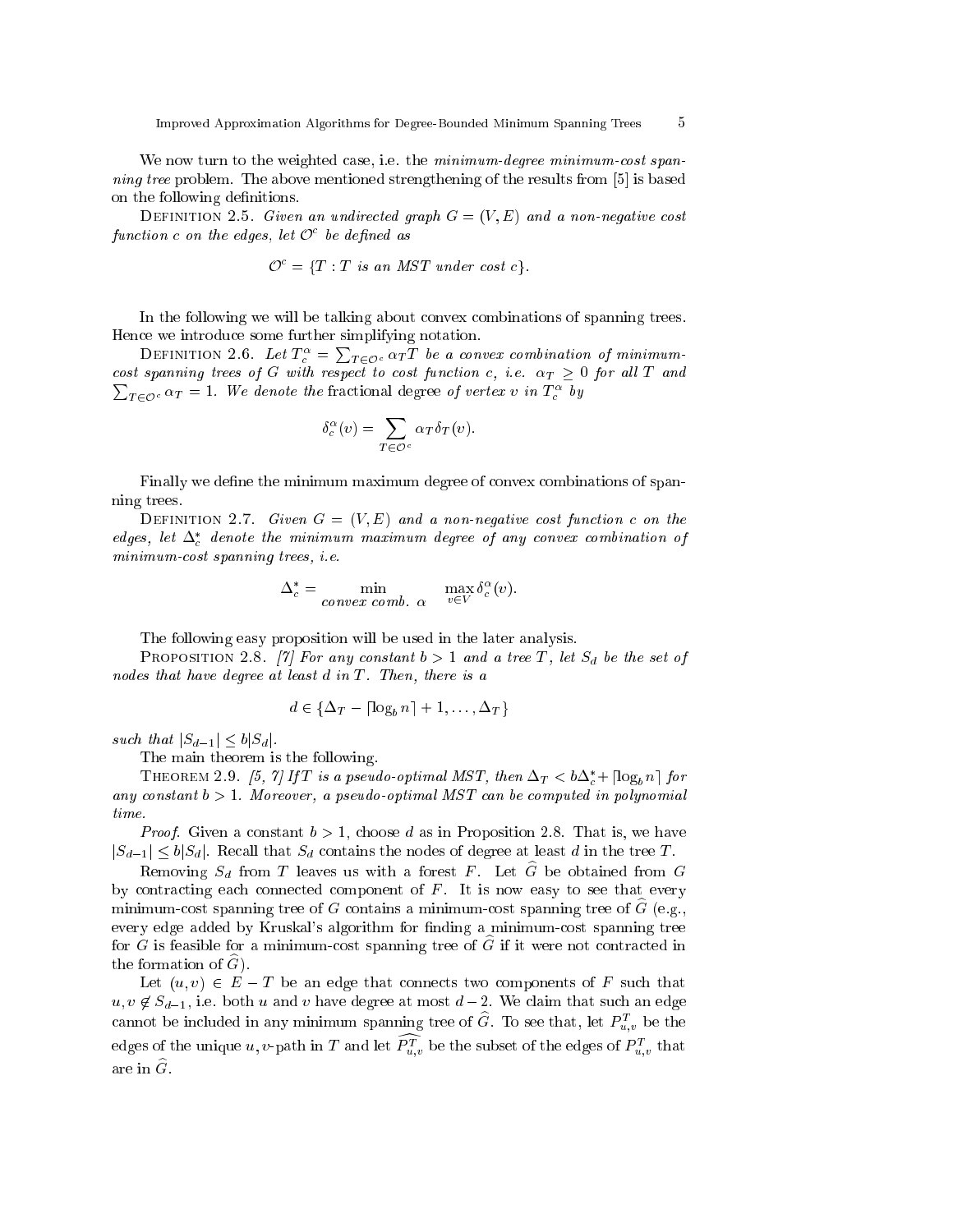## 6 J. Konemann and R. Ravi

It follows from the pseudo-optimality of  $T$  that the cost of edge  $(u, v)$  must be ingher than the cost of each edge from  $P_{u,v}^{\ast}$  . For otherwise,  $(u,v)$  can be swapped in place of another edge of the same or higher cost in  $F_{u,v}^*$  and all such edges are incluent to at least one node in  $S_{d-1}$ , leading to an improvement. This means  $(u, v)$  cannot be a part of any minimum spanning tree of  $\widehat{G}$ . Equivalently, a minimum-cost spanning tree of G must use edges incident to  $S_{d-1}$  to connect the components of F and the nodes of  $S_d$ .

By the definition of  $S_d$ , we know that F has at least

$$
|S_d|d - 2(|S_d| - 1) = |S_d|(d - 2) + 2
$$

trees. This follows from an easy ounting argument after observing that every node in  $S_d$  has degree at least d in T and there are at most  $|S_d| - 1$  edges going between nodes of  $S_d$ .

This means that we need at least

$$
|S_d|(d-2) + 2 + |S_d| - 1 = |S_d|(d-1) + 1
$$

edges to connect up the components of F and the nodes of  $S_d$  in any spanning tree. By the preceeding argument each of these edges has to be incident to at least one node of degree at least  $d-1$  in an MST. Hence the the average degree of a node of  $S_{d-1}$  in any MST is

$$
\frac{|S_d|(d-1)+1}{|S_{d-1}|}
$$

Moreover, the average degree of a node in  $S_{d-1}$  in any convex combination of MSTs is also at least the above ratio. Since  $\Delta_c$  denotes the minimum possible maximum degree of any fractional MST, it follows using our choice of index d from Proposition 2.8 that

$$
\Delta_c^* > \frac{d-1}{b}
$$

Using the range of a we obtain  $\Delta(T) < \theta \Delta_c + |\log_b n|$ . The results in [5, *t*] show a lower-bound on the degree of any MST. The extention to fra
tional MST's is the mentioned strengthening  $[19]$  of the previous ideas.

For the running time we follow  $[7]$ . Note that each improvement step can be implemented in polynomial time. We need to bound the number of iterations. The proof uses a potential function argument. Define the potential of a vertex  $v$  as

$$
\Phi(v) = 3^{\delta_T(v)}
$$

where  $T$  is the current tree. The total potential is the sum over all vertex potentials, that is

$$
\Phi(T) = \sum_{v \in V} \Phi(v).
$$

Now, an improvement step in Algorithm 1 improves the degree of a vertex  $v \in S_d$ with  $\delta_T(v) = d$  and  $d \geq \Delta(T) - \lceil \log_b n \rceil + 1$ . Hence, the reduction in the potential is going to be at least

$$
(3^d + 2 \cdot 3^{d-2}) - 3 \cdot 3^{d-1} = 2 \cdot 3^{d-2}.
$$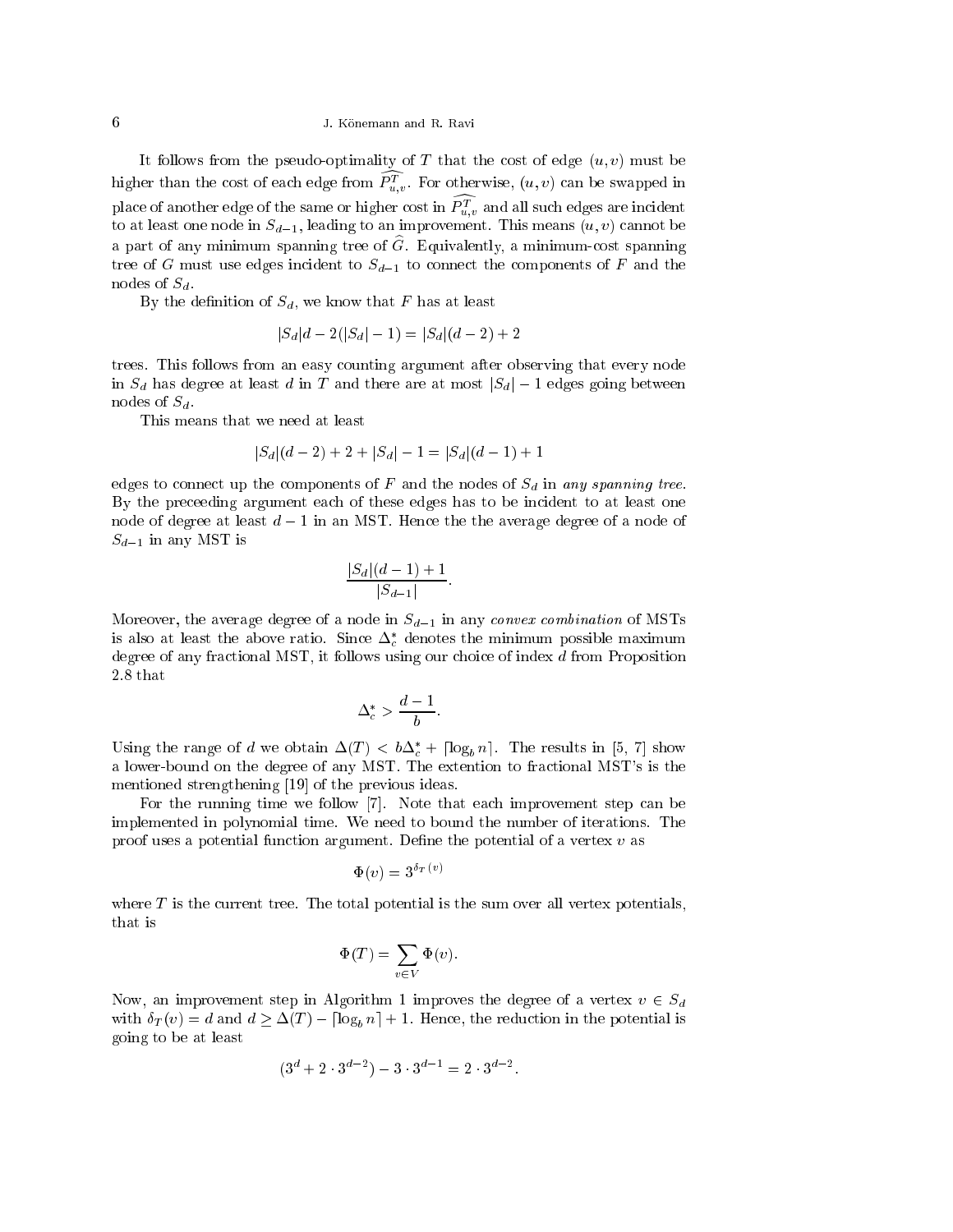Using the range of  $d$  we can lower bound the right hand side of the last equality by

$$
3^{\Delta(T) - \log_b n - 1} = \Omega\left(\frac{3^{\Delta(T)}}{n}\right).
$$

The potential  $\Psi(T)$  of the tree T is at most  $n3^{-1/7}$ . This implies that the overall decrease of the potential due to the improvement step is

$$
\Omega\left(\frac{\Phi(T)}{n^2}\right)
$$

In other words, we reduce the potential by at least a polynomial factor in each itera $t$ ion. In  $O(n$  ) iterations the reduction is by a constant factor. Hence, the algorithm  ${\rm meas}$   $O(n$  ) improvement steps in total.

**3. The BMST-Algorithm.** In this section, we describe our algorithm for the BMST problem. It uses the Lagrangean formulation LD(B) from the introdu
tion and Algorithm 1.

The input to our algorithm consists of a graph  $G$ , a non-negative cost function c, a degree bound B and a positive constant  $\omega$ . Let  $B = (1 + \omega)B$ .

# Algorithm 2 Our algorithm for the BMST problem

| 1: Given: graph $G = (V, E)$ , a cost function $c : E \to \mathbb{R}^+$ , a degree bound $B^* > 2$ |
|----------------------------------------------------------------------------------------------------|
| and a parameter $\omega > 0$ .                                                                     |
| 2: $B \leftarrow (1 + \omega)B^*$                                                                  |
| $3: \lambda^B \leftarrow \text{Solve}(LD(B))$                                                      |
| 4: $\overline{T} \leftarrow$ PLocal $(G, c^{\lambda^B})$                                           |

Since the optimum Lagrange multipliers and pseudo-optimal MSTs can be computed in polynomial time  $[7, 15]$ , Algorithm 2 runs in polynomial time.

Recall that  $c^{\lambda}$  denotes the original cost function c *augmented* by the Lagrangean multipliers  $\lambda^B$ , i.e.  $c_{uv}^{\lambda^T} = c_{uv} + \lambda_u + \lambda_v$ . We use  $\mathcal{O}^B$  to denote the set of all minimumcost spanning trees of G for cost function  $c^{\lambda^-}$ .

4. Analysis. In this section we prove Theorem 1.1. First we show that the cost  $c(\overline{T})$  of the tree output by Algorithm 2,  $\overline{T}$ , is small. Then, we prove that  $\overline{T}$  has low maximum degree. Our proofs rely on te
hniques from Lagrangean duality.

4.1. The cost of  $\overline{T}$ . Recall that  $\operatorname{opt}_{LD(B)} \leq \operatorname{opt}_B$  from Proposition 1.2. Unfortunately,  $\mathsf{opt}_{LD(B)} = \mathsf{opt}_B$  is not true in general. There might be a *duality gap*. However, it can be shown that  $opt_{LD(B)}$  equals the optimum objective function value of the relaxation of (IP). The proof is insightful and hen
e we present it here.

THEOREM 4.1. [15]  $\text{opt}_{LD(B)} = \min \{c(T) : T \in SP_G, \forall v \in V : \delta_T(v) \leq B\}$ 

*Proof.* We can restate  $(LD(\dot{B}))$  as the following linear program in variables  $\eta$  and . Respective function is maximum observation of  $J$  , and the set of  $\mathcal{L}^{\mathcal{L}}$  ,  $\mathcal{L}^{\mathcal{L}}$ 

$$
\max \quad \eta
$$
\n
$$
\text{s.t.} \quad \eta \le c(T) - \sum_{v \in V} \lambda_v (B - \delta_T(v)) \quad \forall T \in \text{SP}_G
$$
\n
$$
\lambda \ge 0
$$
\n
$$
(4.1)
$$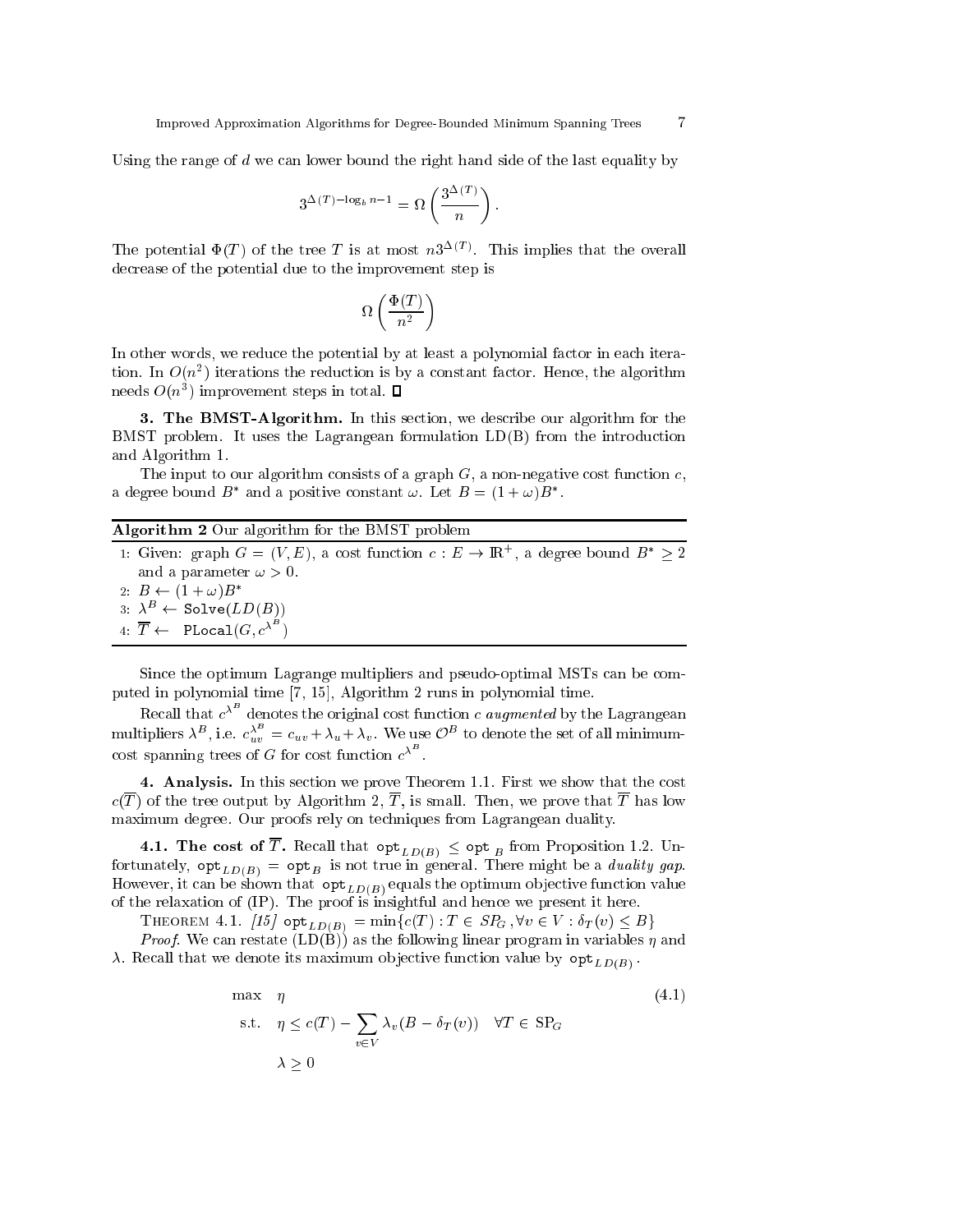## 8 J. Konemann and R. Ravi

The first block of constraints states that  $\eta$  is at most the cost of any spanning tree  $T$  of  $G$  with respect to the Lagrangean function  $(1.2)$ . The maximization objective of  $(4.1)$  forces  $\eta$  to attain the best possible cost. Writing down the dual of the last program yields

$$
\min c(\sum_{T \in \text{SP}_G} \alpha_T T) \tag{4.2}
$$
\n
$$
\text{s.t.} \sum_{T \in \text{SP}_G} \alpha_T = 1
$$
\n
$$
\sum_{T \in \text{SP}_G} \alpha_T \delta_T(v) \leq B \sum_{T \in \text{SP}_G} \alpha_T = B \quad \forall v \in V
$$
\n
$$
\alpha \geq 0
$$

Note that  $T^{\alpha} = \sum_{T \in \text{SP}_G} \alpha_T T$  is a convex combination of trees in  $\text{SP}_G$ . Also, observe that  $\sum_{T \in \text{SP}_G} \alpha_T \delta_T(v)$  is precisely the degree  $\delta^{\alpha}(v)$  of this fractional tree at node  $v$ . These observations yield the theorem.  $\square$ 

The theorem has two filte corollaries that we use. In the following, let  $\lambda$  defiote the vector of optimum Lagrangean multipliers for  $(LD(D))$ . Recall that  $\bar{U}$  is the set of minimum-cost spanning trees under  $c^{\lambda^-}$ .

COROLLARY 4.2. There exists a convex combination  $T^{\alpha} = \sum_{T \in \mathcal{O}^B} \alpha_T T$  such that

1.  $\forall v \in V : \sigma_{c^{\lambda}B}^{-1}(v) \leq B$  and

z.  $\lambda_v > 0$  only if  $\sigma_{c^{\lambda^B}}(v) = D$ .

Proof. This follows from complementary slackness applied to the optimum solutions of the dual linear programs  $(4.1)$  and  $(4.2)$ .  $\Box$ 

The second corollary gives a bound on  $\Delta_{c^{\lambda^B}}$ .

COROLLARY 4.3.  $\Delta_{c^{\lambda^B}} \leq D$ 

*Proof.* By Corollary 4.2, we know that there is a convex combination  $T^-$  of trees from  $O^-$  such that  $\sigma_{c^{\lambda B}}^{\ast}(v) \leq B$  for all v. Hence

$$
\Delta_{c^{\lambda^B}}^* = \min_{\alpha} \max_{v \in V} \delta_{c^{\lambda^B}}^{\alpha}(v) \leq B.
$$

## $\Box$

We now prove that  $c(\overline{T})$  is small.

LEMMA 4.4. For an irees  $I \in \mathbb{C}^-$  we have  $c(I) \leq (1 + 1/\omega)$  opt  $_{B^*}.$ *Proof.* Recall that we defined  $B = (1 + \omega)B^*$ The following inequality holds for every  $I \in \mathcal{O}^-$ :

$$
\sum_{v \in V} \lambda_v^B (\delta_T(v) - B^*) \le c(T) + \sum_{v \in V} \lambda_v^B (\delta_T(v) - B^*)
$$
\n
$$
\le \operatorname{opt}_{LD(B^*)} L(D(B^*)) \tag{4.3}
$$

)

In the first inequality we just added  $c(T)$ . Note, that the right hand side of the first tine is just the Lagrangean objective function  $(1.2)$  for  $B$  . Recall that T is a minimum spanning tree with respect to  $c^{\lambda}$ . Moreover,  $\lambda^{B}$  is a feasible set of multipliers for  $(LD/D)$ . Hence, the second inequality follows.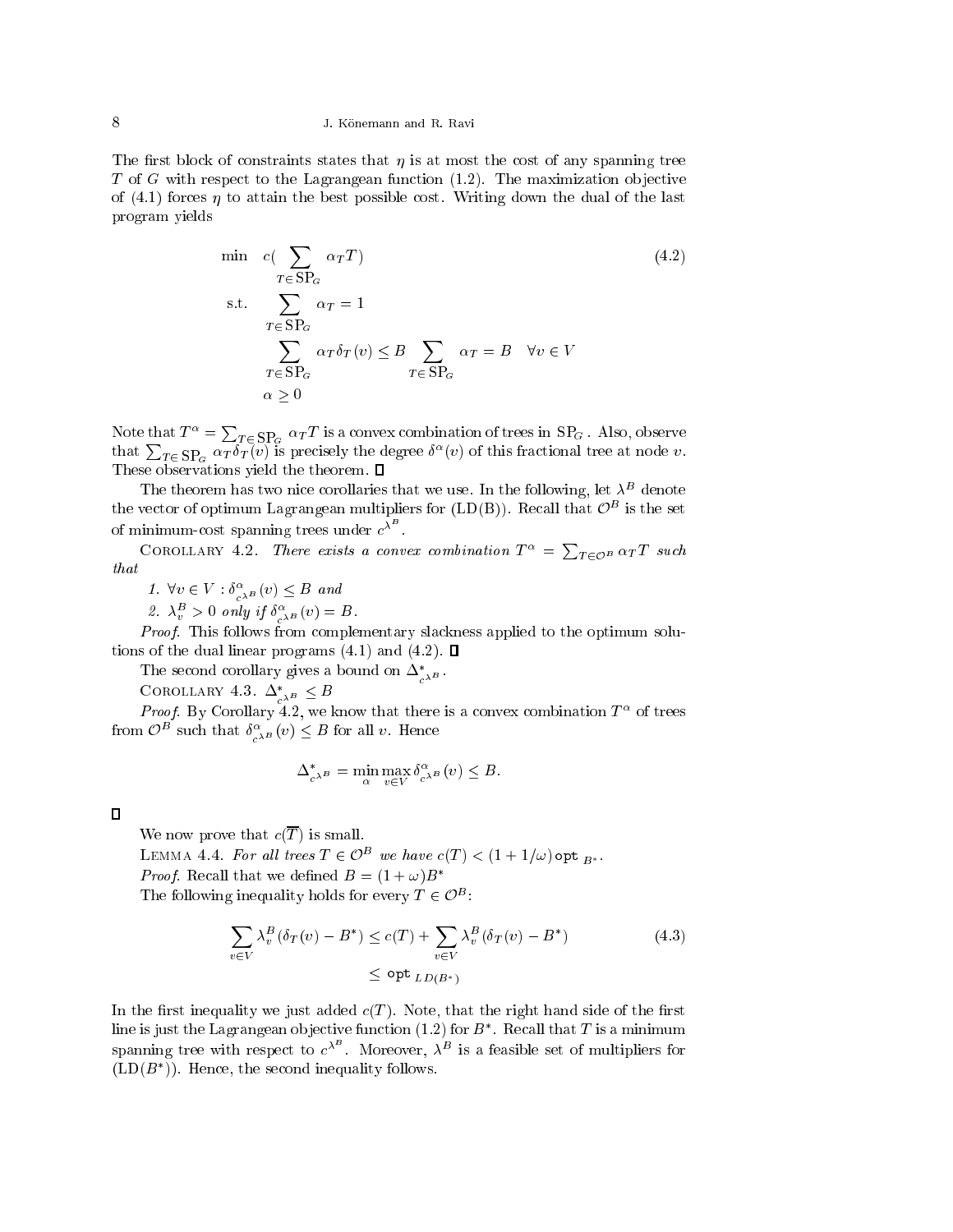We also have

$$
c(T) = c(T) + \sum_{v \in V} \lambda_v^B (\delta_T(v) - B^*) + \sum_{v \in V} \lambda_v^B (B^* - \delta_T(v))
$$
  

$$
\leq \operatorname{opt}_{LD(B^*)} + \sum_{v \in V} \lambda_v^B (B^* - \delta_T(v))
$$

where the inequality follows from  $(4.3)$ . Applying Proposition 1.2 and the fact that  $\delta_T(v) \geq 1$  for all  $v \in V$  leads to

$$
c(T) < \mathsf{opt}_{B^*} + B^* \sum_{v \in V} \lambda_v^B.
$$

In the remainder of this proof we will derive the inequality  $B^* \sum_{v \in V} \lambda_v^B \leq$   $\mathsf{opt}_{B^*}/\omega$ . This yields the lemma. From Corollary 4.2, we know that there is a convex combination

$$
T^\alpha = \sum_{T \in \mathcal{O}^B} \alpha_T T
$$

such that  $\lambda_v^- > 0$  only if  $\delta_{c^{\lambda B}}(v) = B$ .

We derive a new inequality by summing over all  $I \in \mathcal{O}^+$ ,  $\alpha_T$  times the inequality  $(4.3)$  for each T. We obtain

$$
\sum_{T \in \mathcal{O}^B} \alpha_T \left( \sum_{v \in V} \lambda_v^B (\delta_T(v) - B^*) \right) \le \mathsf{opt}_{LD(B^*)} \sum_{T \in \mathcal{O}^B} \alpha_T \tag{4.4}
$$

The right hand side is equivalent to  $\det_{LD(B^*)}$  because  $\sum_{T \in \mathcal{O}^B} \alpha_T = 1$ . Reordering the left hand side yields

$$
\sum_{v \in V} \lambda_v^B \left( \left( \sum_{T \in \mathcal{O}^B} \alpha_T \delta_T(v) \right) - B^* \right)
$$

Instead of summing over all  $v \in V$  it sumces to sum over v, where  $\lambda_v^- > 0$ . For such v, we have

$$
\delta_{c^{\lambda B}}^{\alpha} = \sum_{T \in \mathcal{O}^B} \alpha_T \delta_T(v) = B
$$

by Corollary 4.2. Using  $D = (1 + \omega)D$  it follows that the left hand side of (4.4) is equivalent to

$$
\omega B^* \sum_{v \in V} \lambda_v^B
$$

and this finishes the proof of the lemma.  $\blacksquare$ 

**4.2. The Maximum Degree of**  $\overline{T}$ **.** LEMMA 4.5.  $\Delta_{\overline{T}} \leq (1 + \omega) b B^* + \lceil \log_b n \rceil$ for onstants <sup>b</sup> <sup>&</sup>gt; 1 and !.

Proof. <sup>T</sup> is <sup>a</sup> pseudo-optimal minimumost spanning tree with respe
t to ost function  $c^{\lambda^-}$  . From Theorem 2.9 we know that

$$
\Delta_{\overline{T}} \le b \Delta_{c^{\lambda^B}}^* + \lceil \log_b n \rceil.
$$

An application of Corollary 4.3, noting  $B = (1 + \omega)B$  – yields the lemma.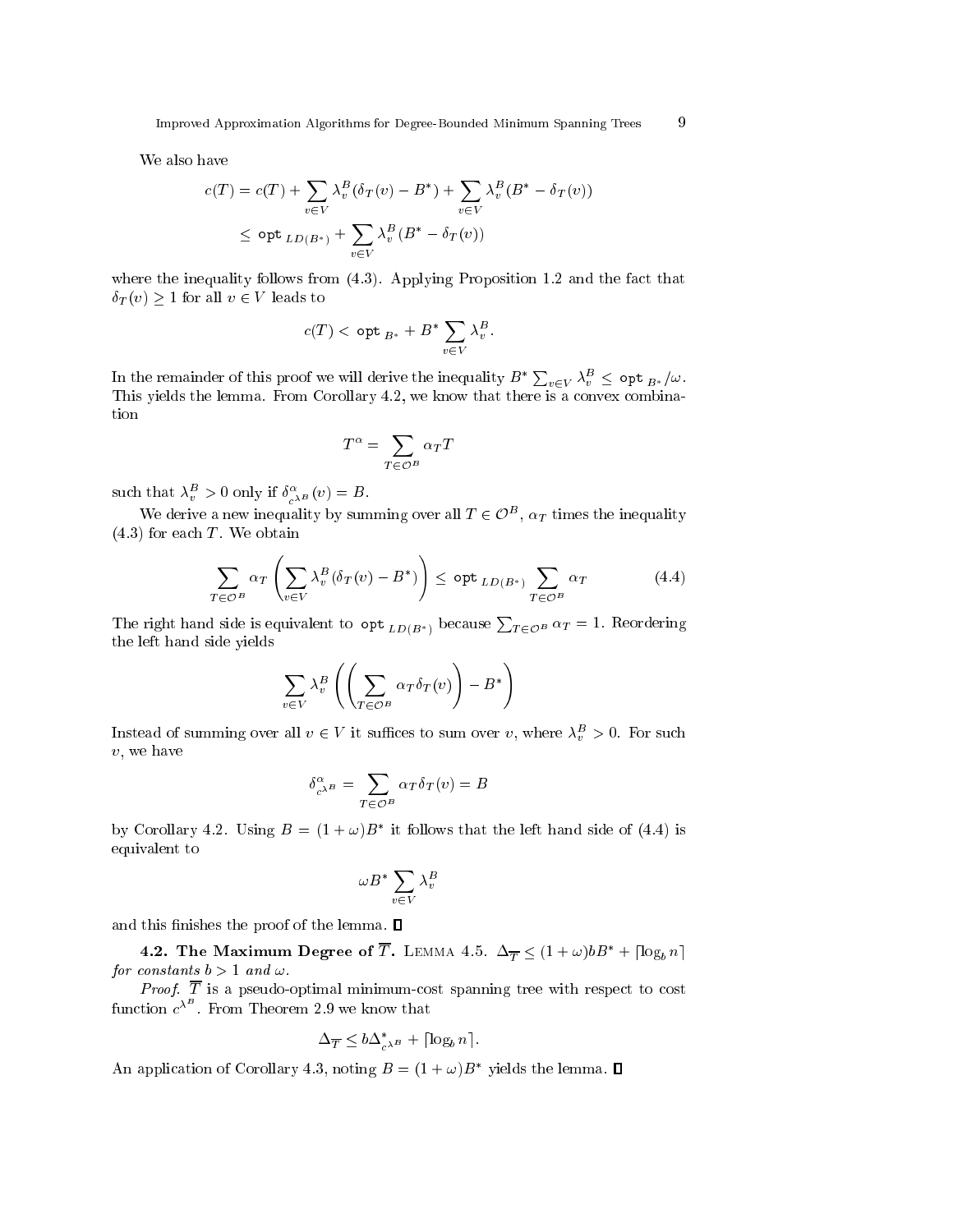## 5. Con
lusions.

5.1. Summary and remarks. In this paper we developed an improved approximation algorithm for the degree-bounded minimum spanning tree problem. For a positive constant *D* and an n-node graph, our method computes a spanning tree whose cost is at most a constant factor worse than the cost of the optimum degree- $B$  bounded minimum spanning tree. Additionally, we proved that the maximum degree of the resulting tree is  $O(B^* + \log n)$ . Our procedure solves a Lagrangean relaxation of the BMST integer program for slightly relaxed degree constraints  $((1 + \omega)B$  instead of  $B$  ). We snowed now this slack helps to prove low cost of the resulting tree. Our algorithm also makes use of a local search technique from  $[5, 7]$ . We showed how a slight strengthening of the results in  $[5, 7]$  can be used to prove low maximum degree of the resulting tree.

As a side note, the reader should notice that in Algorithm 2 we assumed the exact solution of  $(LD(B))$ . However, in an implementation, a reasonable approximation to the optimum Lagrangean multipliers will most likely be sufficient. To compute such an approximation, we could employ subgradient optimization techniques from  $[9, 10, 16]$ .

5.2. Extensions and open questions. An interesting open question is whether our results extend to the ase of Steiner trees and general Steiner networks. The central difficulty of such an extension stems from the fact that, in the Steiner case, the subproblem that arises from dualizing the degree onstraints (the minimum ost Steiner tree problem) is  $\mathcal{NP}$ -hard itself.

Another avenue for extending our work is to examine if our approach capable of handling individual node degrees? In the current version, node degrees are assumed to be uniform. Lemma 4.5 relies on the pseudo-optimality of tree  $\overline{T}$  from Algorithm 2 and on results from  $[5, 7]$ . These results do not apply to non-uniform degrees. Is there an extention of the known MDST algorithms to handle individual degree bounds?

We believe that the techniques used in this paper can be generalized to apply to a broader lass of multi
riteria problems. A entral point in the development of a more general framework is the identification of key properties of suitable optimization problems; in the BMST problem, the dualization of the degree onstraints yields a tractable subproblem. Furthermore, the compact form of the objective function of this subproblem proved to be a key for the analysis.

Acknowledgments We thank Eva Tardos for permitting us to include her simpler proof of Lemma 4.5 in the paper.

### REFERENCES

- [1] F. Bauer and A. Varma. Degree-constrained multicasting in point-to-point networks. In Proceedings of the 14th Annual Joint Conference of the IEEE Computer and Communications Societies (INFOCOM'95), pages 369-376, Los Alamitos, CA, USA, April 1995. IEEE Computer Society Press.
- [2] S. Chopra. On the spanning tree polyhedron. Operations Research Letters, 8:25-29, 1989.
- [3] S. Deering, D. Estrin, D. Farinacci, V. Jacobson, C.-G. Liu, and L. Wei. An architecture for wide-area multicast routing. In Proceedings, 1994 SIGCOMM Conference, pages 126-135, London, UK, 1994.
- [4] Edmonds, J. Optimum branchings. J. Res. Nat. Bur. Standards, B71:233-240, 1967.
- [5] T. Fischer. Optimizing the degree of minimum weight spanning trees. Technical Report TR 93-1338, Dept. of Computer Science, Cornell University, Ithaca, NY 14853, 1993.
- [6] S. Floyd, V. Jacobson, S. McCanne, C. G. Liu, and L. Zhang. A reliable multicast framework for light-weight sessions and application level framing. IEEE/ACM Transactions on Networking, November 1996.